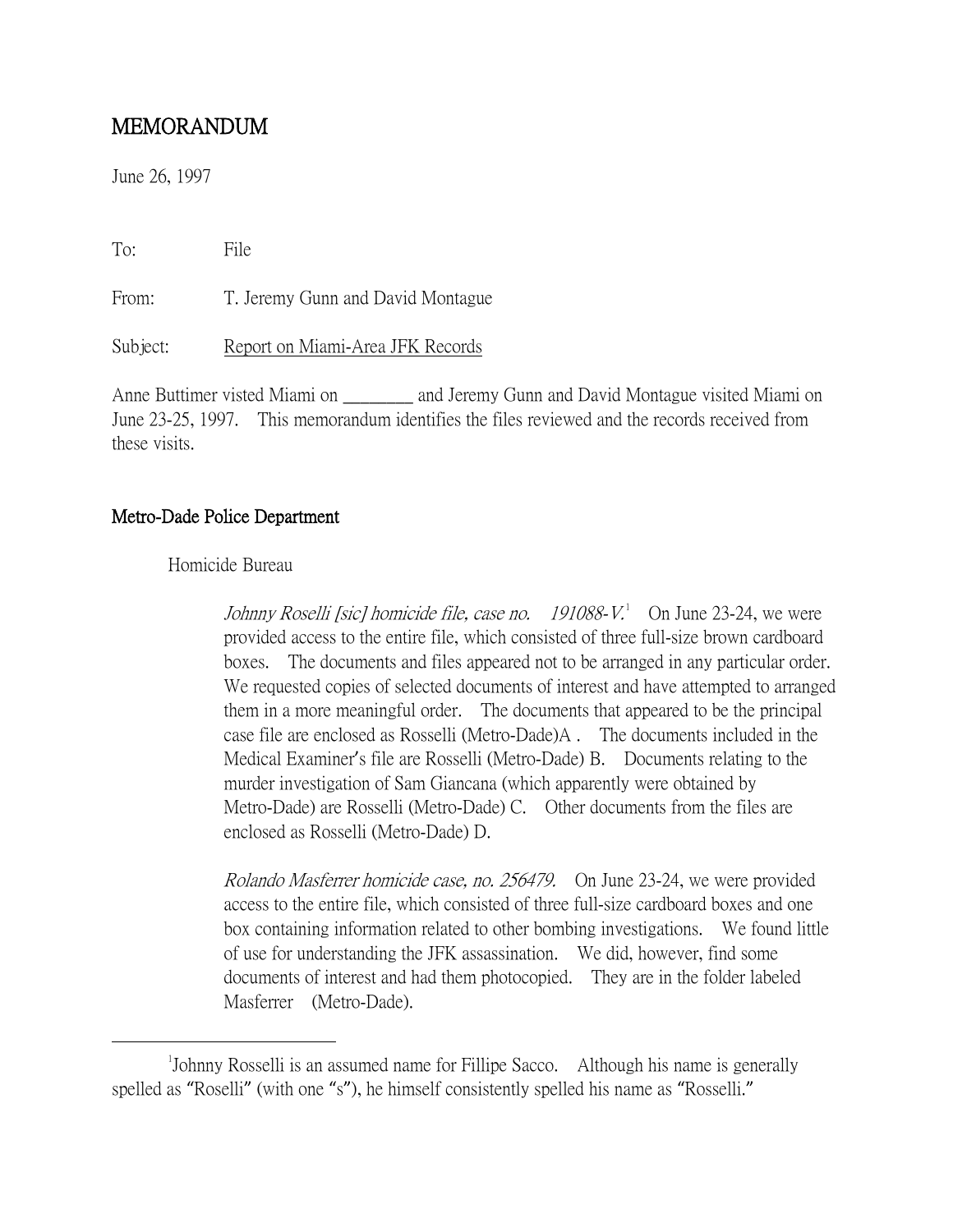Intelligence Division Files [is this the right name?]

We identified several files of possible interest from an intelligence file index for records that are now in storage: 1) alleged plot to assassinate the President of the United States, 2) security detail of JFK, 3) William Augustus Somerset as bombing suspect, 4) alleged ship bombing & cuban activities, 5) Jerry Patrick Hemming as possible ship bomber. Detective John King, Homicide Bureau, agreed to request the files, copy them, and forward them to our office. [to be placed in files upon receipt]

### City of Miami Police Department

Homicide Division [Dave--wasn't this the Crimes Against Persons Division?]

Eladio Del Valle homicide file, case no. 490528. On June 24, we were provided access to the entire file and requested copies of selected documents. Those documents are enclosed in Del Valle (Miami Police).

Special Investigations Section

Santo Trafficante (unnumbered). The file was approximately 2-3 inches thick and contained general background information about Trafficante. Although the review revealed no information closely related to the JFK assassination, it did contain some information of marginal use about Trafficante. We recommend that an official request be made to the Miami Police Department to donate the file to the JFK Collection.

Scott Nugent and Karen Baroni performed searches for files referencing: jfk, sam giancana, john roselli, rolando masferrer, jerry hemming, atonio veciana, judith exner, santo trafficante, frank sturgis, david phillips & maurice bishop; -they provided access to a master jfk file for review; -they no longer retained the their roselli & masferrer files. Mr. Nuget believed that most records from that era no longer exist. He stated that he believed the files of Metro-Date would be more complete.

#### University of Miami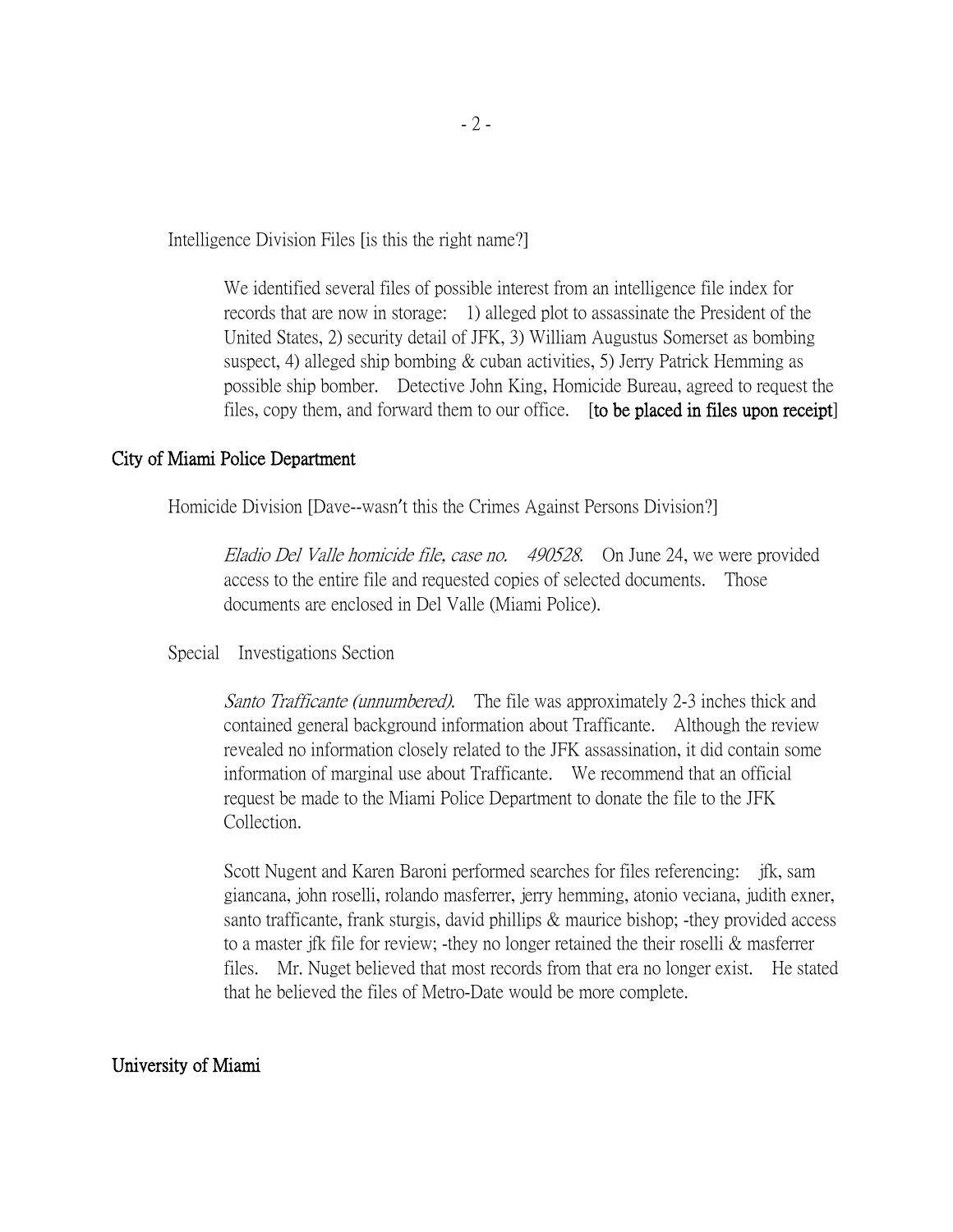#### Special Collections

Possible Zenith Technologies Inc., JMWAVE, or CIA files. On June 25, 1997, we met with Esparanza B. de Varona, Assistant Head, Archives/Special Collections. We discussed with her the question whether the University of Miami possessed any records realted to JMWAVE or CIA-related activities during the 1960s. She said that she had conducted a search through University records, but had failed to locate any records. Although she is willing to continue the search or look elsewhere, she was not optimistic.

Directorio Revolutionario Estudiantil. According to Ms. de Varona, Manuel Savat Roque donated to the University 30 boxes of records related to DRE activities. The donor requested no restrictions on the documents. The documents will be made available in full to the public once they have been processed. Jeremy Gunn conducted a brief review of 12 boxes (boxes 1-12). The spot review disclosed that: most of the records are in Spanish; there is a great deal of information about DRE activities; a significant number of records (30-50%) were dated after 1964; there are only a few references to the assassination of JFK